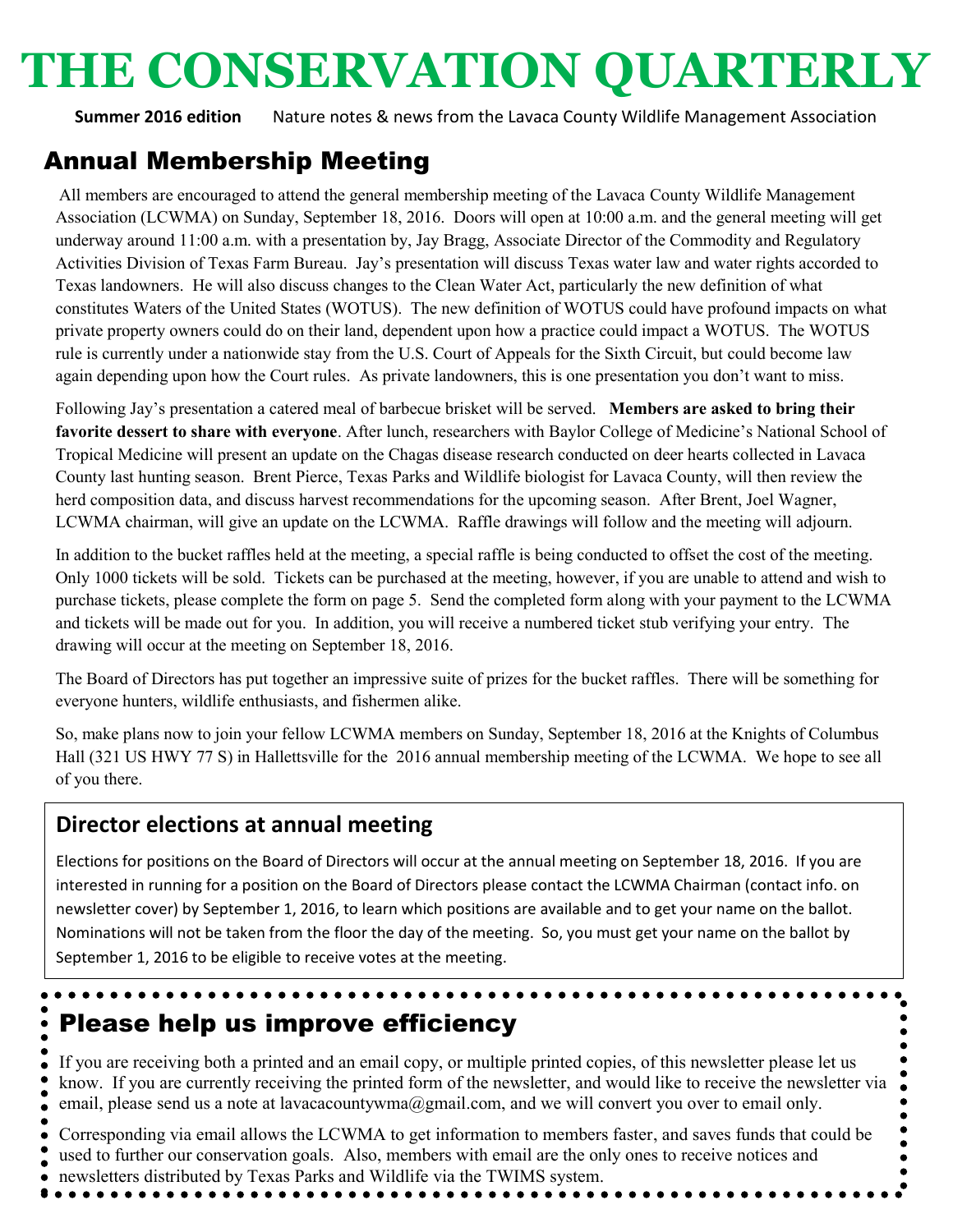# Membership dues

If you haven't already done so, please send in your annual membership dues for 2016. Dues are \$20, and checks and money orders should be made payable to LCWMA. Questions pertaining to membership dues status should be directed to LCWMA Treasurer, Sam Bordovsky at 361-798-1813 or sbordovsky@gmail.com. Please mail your dues to: LCWMA

P.O. Box 524 Hallettsville, TX 77964

As of the time of printing, less than 50% of LCWMA members have paid their 2016 membership dues. Remain eligible to receive doe permits by paying your membership dues on time.

# **The doe permit process** By Joel Wagner, LCWMA Chairman

Every year about this time I get a ton of phone calls, from new and old members alike, about the process for receiving doe permits. So, in an effort to avoid this onslaught I will go through the permit process beginning with paying your membership dues. As stated previously, any LCWMA member looking to receive antlerless (doe) permits for the 2016-2017 hunting season must have their membership dues paid by August 15, 2016. Interested members must also submit their herd composition report to Texas Parks and Wildlife by the date printed on the herd composition sheet (i.e., September 1, 2016). Failure to submit herd composition by the due date will render a member ineligible to receive permits for the 2016-2017 hunting season.

Once Texas Parks and Wildlife receives the herd composition surveys they are sorted by management unit (MU) then combined with spotlight survey data from each respective MU to create a harvest recommendation for each. This harvest recommendation is then loaded into the Texas Wildlife Information Management Services (TWIMS) site, into accounts that have been established for each individual landowner/land agent. If you have an email address on file with Texas Parks and Wildlife you will receive an email from TWIMS when your permits have been loaded into the system. You must then log into your personal TWIMS account using your *whole email address* as the login name, as well as the password you created when you first accessed TWIMS. If at any time you forget your TWIMS password simply click on the "Forgot Password" link and you will be emailed a temporary access code to enable you to log in to reset your password. Once inside your TWIMS account click on the "Harvest Recommendations" tab at the top of the page. There you should see a list of your ranch/ranches in a spreadsheet. Under the "Site Name" tab click on the ranch name. The ranch name(s) will be listed with the MU in which each belongs first. When the next page opens you can scroll down and see how many permits are recommended for the property. Then scroll all the way to the bottom of the page and click on the button labeled "Accept Harvest Recommendations." That's it. You're done. Finished. It's Over. Your permits will be mailed to you from Texas Parks and Wildlife headquarters in Austin, and should normally arrive in 5-7 business days.

If you do not have an email address on file with Texas Parks and Wildlife your permits will be claimed by Texas Parks and Wildlife, and mailed to you before the start of the hunting season.

One thing to note, that always generates a lot of phone calls, is the buck harvest recommendation. For Level 1 MLDP cooperators, this box will always contain a zero. That does not mean you are not allowed to harvest any bucks during the upcoming season. The zero simply means that you will not be issued any special permits to shoot bucks on your property. For Level 1 cooperators buck tags are taken from the hunting license, not issued by Texas Parks and Wildlife. Members are encouraged to take only mature bucks (i.e., >4.5 years) as well as all spikes and legal bucks displaying inferior antler characteristics.

Questions pertaining to permit issuance, receipt, or lack thereof should be directed to Texas Parks and Wildlife biologist, Brent Pierce, at 361-798-2625 or brent.pierce@tpwd.texas.gov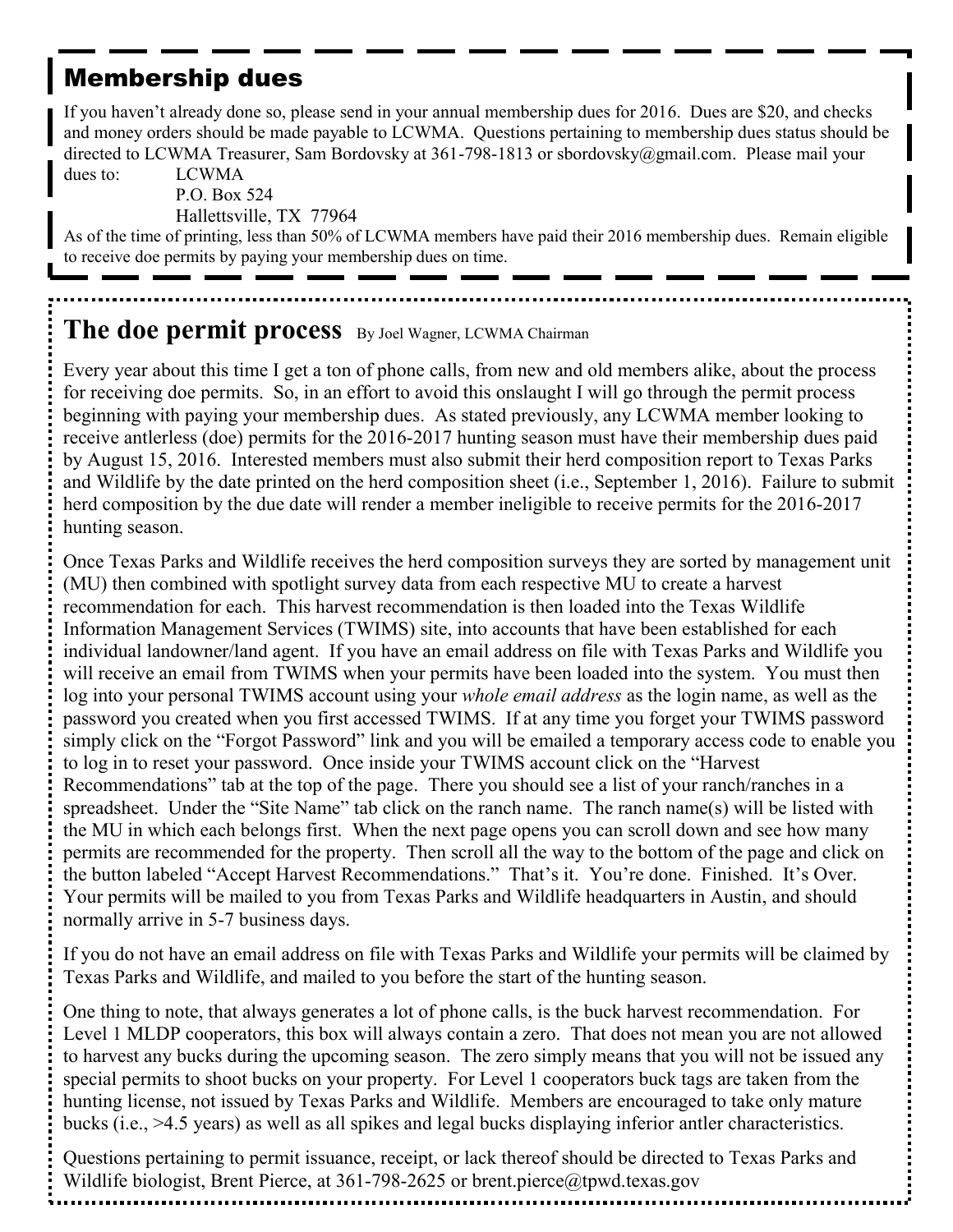#### **Instructions for collecting incidental observations**

Incidental Observations (often called Herd Composition) may be the most valuable data collected on a deer herd. When properly collected, herd composition data can reflect the overall health of a herd and help guide the manager in making proper harvest recommendations.

**Herd composition data should be collected between August 1st and September 1st.** The fawns have become a part of the herd by this time, yet they are small enough to be easily distinguished from adult deer. Observations outside this period may result in inaccurate data. Observations may be collected any time during the day. However, the first and last hours of daylight are often the most productive for deer seen per hour of effort. Observations **should not** be collected at night because it is too difficult to correctly identify sex and size.

**Deer recorded should be viewed through binoculars or a spotting scope.** Small antlers are easily overlooked without optical aids. Fawns whose spots have started to fade are also hard to distinguish when they are observed alone. Be sure to look at the hips of deer that you think could possibly be fawns because the hips are the last place to lose spots.

**When observing deer in herds it is important that each deer be identified. If a herd of six deer is seen but only four are positively identified, do not record any of the deer.** If there are two bucks, three does, and one fawn in a herd, you may easily identify the bucks but may not be sure of the other four unless they are **all individually identified**. When a herd is seen, quickly get a total head count, then go back and positively identify bucks first because they are easiest, then identify fawns, and finally, identify the does making sure not to miss small antlered bucks.

**Collect as many samples as you can.** If possible, a larger sample size is desirable to strengthen the data and increase confidence in the harvest recommendations. Observations can be made during routine ranch operations or as a special effort. Observing the same deer recorded on a previous survey is a concern if surveys are conducted too close together (less than 2-3 hours apart). If a conscientious effort is made to record accurate data, a small amount of duplicate recording should not affect the ratio. All deer should be recorded as a buck, doe, or fawn.

Send herd composition, spotlight, and daylight and evening mobile data to your Texas Parks and Wildlife biologist by **September 1**, **2016**.

> Texas Parks and Wildlife Biologist Brent Pierce 412 N. Texana Hallettsville, TX 77964

**Please be sure to total your sightings to the right and down before sending in your forms. Also be sure to fill in the name of the MU the data is being collected for, and a distinguishing ranch name. It is essential that everyone collect herd composition data. The more data that is collected, the more applicable the harvest recommendations made for your MU will be to your individual ranch. Please follow the instructions precisely. DO NOT RECORD RANCHES IN DIFFERENT MUs ON THE SAME FORM, it causes too much confusion when entering the data.**

### HERD COMPOSITION DATA DUE: SEPTEMBER 1, 2016 (i.e. must be received by TPWD by this date)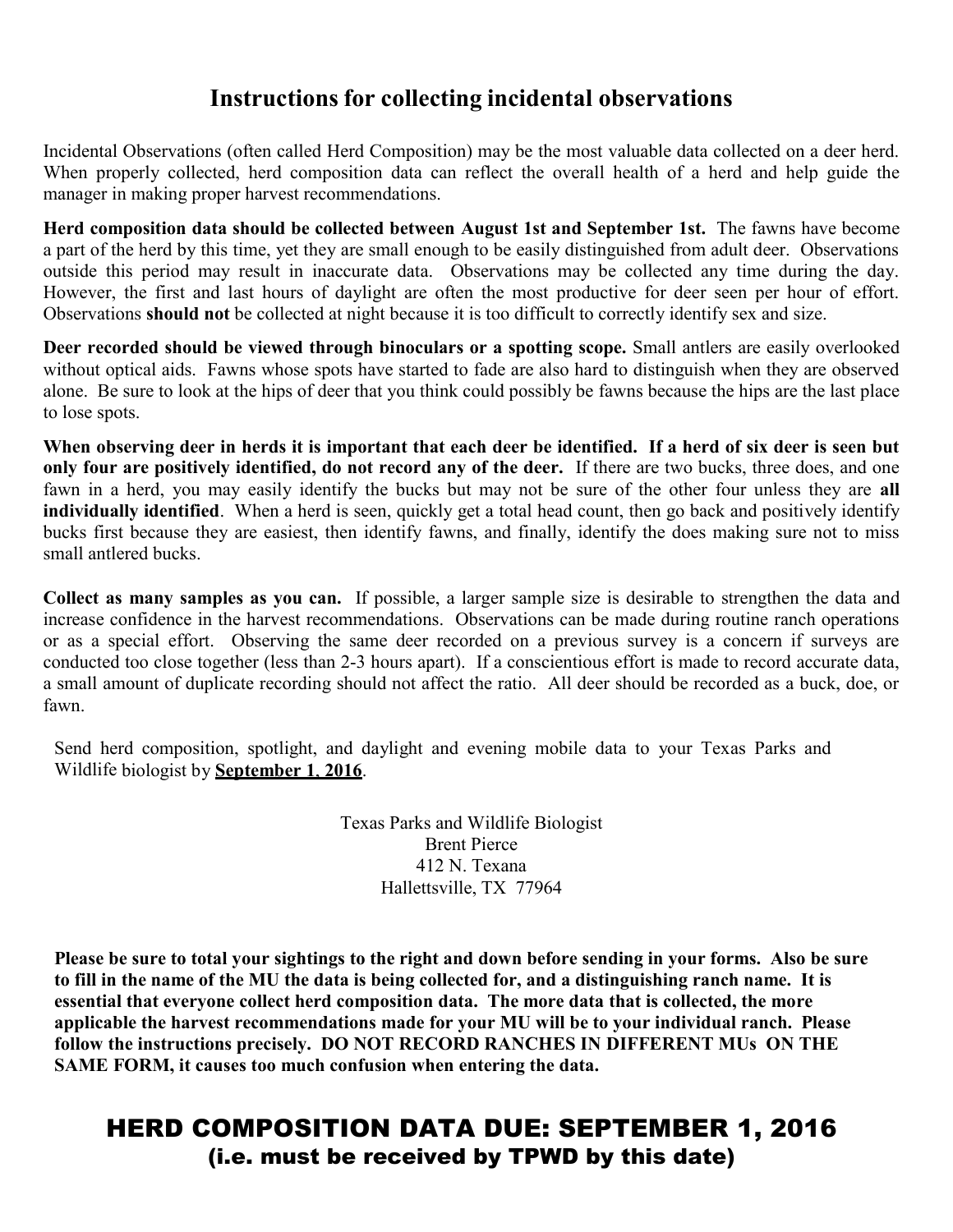#### **MLDP cooperator Herd Composition Form 2016**

WMU please circle one: Vienna South Central West Lavaca West Sandy Creek Honey Creek

**Ranch Name**: \_\_\_\_\_\_\_\_\_\_\_\_\_\_\_\_\_\_\_\_\_\_\_\_\_\_\_\_\_\_\_\_\_\_\_\_\_\_\_\_\_\_\_\_\_\_\_\_\_\_\_\_\_\_\_\_\_\_\_\_\_\_\_\_\_\_\_\_\_\_\_\_\_\_\_\_\_\_\_\_\_\_\_

**Landowner name as it appears on permits:** \_\_\_\_\_\_\_\_\_\_\_\_\_\_\_\_\_\_\_\_\_\_\_\_\_\_\_\_\_\_\_\_\_\_\_\_\_\_\_\_\_\_\_\_\_\_\_\_\_\_\_\_

| <b>Date</b>  | <b>Observer</b> | Bucks<br>2-3 pts | <b>Bucks</b><br>$4-7$ pts | <b>Bucks</b><br>$8 + pts$ | Undet.<br>Bucks | <b>Fawns</b> | <b>Does</b> | Run<br><b>Total</b> | Location |
|--------------|-----------------|------------------|---------------------------|---------------------------|-----------------|--------------|-------------|---------------------|----------|
|              |                 |                  |                           |                           |                 |              |             |                     |          |
|              |                 |                  |                           |                           |                 |              |             |                     |          |
|              |                 |                  |                           |                           |                 |              |             |                     |          |
|              |                 |                  |                           |                           |                 |              |             |                     |          |
|              |                 |                  |                           |                           |                 |              |             |                     |          |
|              |                 |                  |                           |                           |                 |              |             |                     |          |
|              |                 |                  |                           |                           |                 |              |             |                     |          |
|              |                 |                  |                           |                           |                 |              |             |                     |          |
|              |                 |                  |                           |                           |                 |              |             |                     |          |
|              |                 |                  |                           |                           |                 |              |             |                     |          |
|              |                 |                  |                           |                           |                 |              |             |                     |          |
|              |                 |                  |                           |                           |                 |              |             |                     |          |
|              |                 |                  |                           |                           |                 |              |             |                     |          |
|              |                 |                  |                           |                           |                 |              |             |                     |          |
|              |                 |                  |                           |                           |                 |              |             |                     |          |
|              |                 |                  |                           |                           |                 |              |             |                     |          |
|              |                 |                  |                           |                           |                 |              |             |                     |          |
|              |                 |                  |                           |                           |                 |              |             |                     |          |
|              |                 |                  |                           |                           |                 |              |             |                     |          |
|              |                 |                  |                           |                           |                 |              |             |                     |          |
|              |                 |                  |                           |                           |                 |              |             |                     |          |
|              |                 |                  |                           |                           |                 |              |             |                     |          |
|              |                 |                  |                           |                           |                 |              |             |                     |          |
|              |                 |                  |                           |                           |                 |              |             |                     |          |
|              |                 |                  |                           |                           |                 |              |             |                     |          |
| <b>Total</b> |                 |                  |                           |                           |                 |              |             |                     |          |

*\*Please total across and down\** 

**Does/Buck Fawns/Doe**

Survey Deadline is September 1, 2016 Mail Surveys to: **TPWD Biologist Brent Pierce, 412 N. Texana, Hallettsville, TX 77964**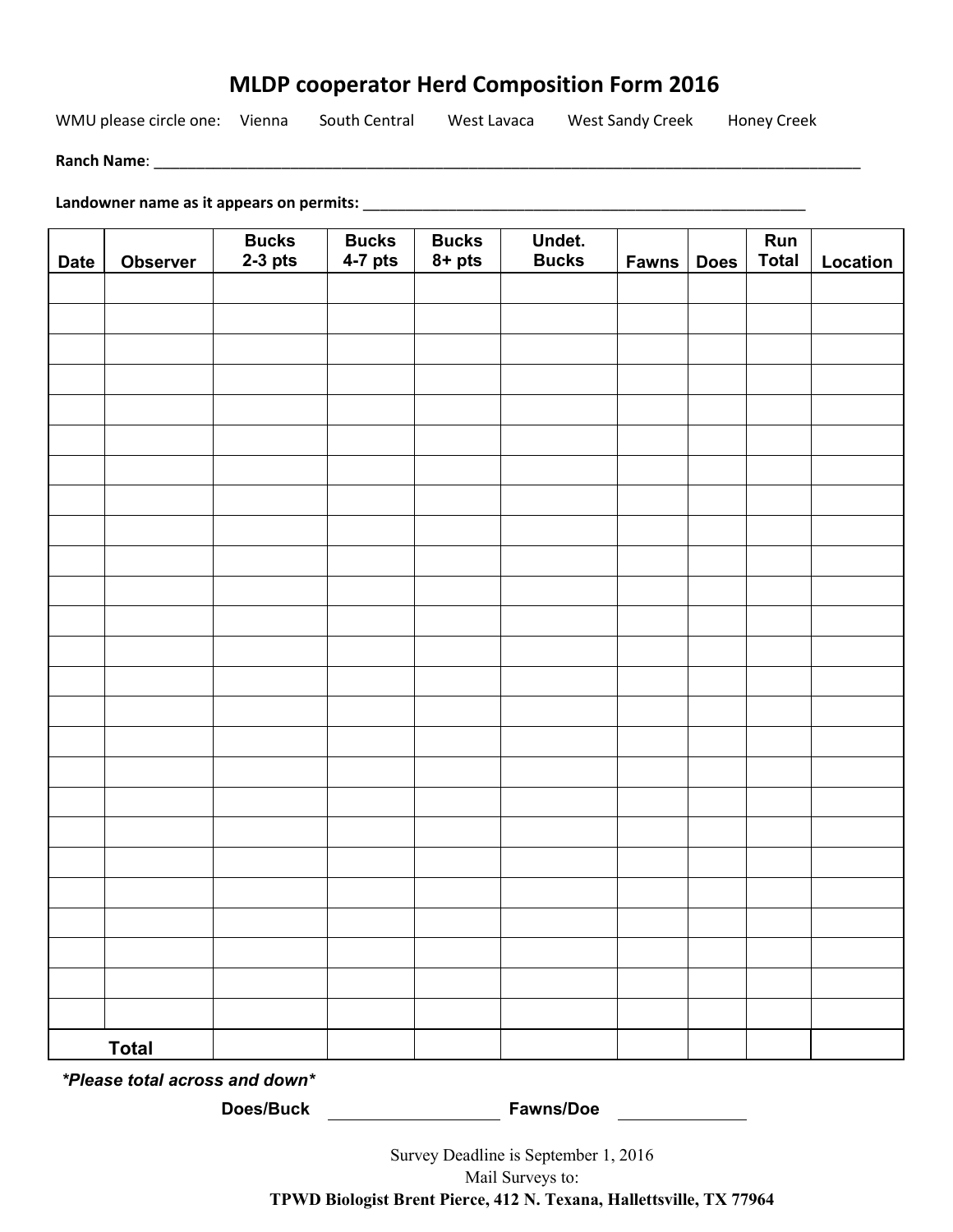# Lease licenses

Changes in Texas Parks and Wildlife's policy require all lease licenses purchased for a wildlife management association be done simultaneously. We are no longer be able to purchase lease licenses a few at a time. If you need a lease license, and want to get it at the drastically reduced price offered to wildlife management associations, then you must purchase your lease license from the LCWMA by September 19, 2016. Lease license applications will be available at the fall meeting for those who attend. If you are unable to attend the fall meeting the form is available on the LCWMA website (www.lcwma.org) under the FORMS tab. Please print out the form, fill it out, and return it to the LCWMA, along with your payment by September 19, 2016. Make checks payable to LCWMA. \*\*\*Note: A lease license is required if a landowner charges for the right to hunt their property. A landowner or a land agent may purchase the license.\*\*\*

# LCWMA Policy Reminders

If you know someone who is interested in joining the LCWMA, and would like to be eligible to receive permits for the upcoming hunting season, please make sure they enroll before August 15, 2016. This is the date established by Texas Parks and Wildlife for inclusion in the Managed Lands Deer (MLD) program at all levels. For current members, this means your 2016 dues must be paid before August 15, 2016, or you may not receive your permits before the upcoming season. You are highly encouraged to pay your 2016 dues as soon as possible, but August 15 is the absolute last day to pay, to ensure your permits arrive on time.

Remember, any member who wishes to receive MLD permits for the 2016-2017 hunting season *MUST* submit herd composition data by the date set forth by Texas Parks and Wildlife in this newsletter (September 1, 2016). Herd composition must be received by the deadline or the applicant will be rendered ineligible to receive MLD permits for that season. These requirements are necessary to streamline the permit issuance process, and allow sufficient time before the hunting season to correct complications that arise, as well as hold new and current members to the same data reporting standards.

#### **2016 LCWMA Annual Meeting Raffle \$10/ticket OR 6/\$50 ONLY 1000 tickets will be sold**

- 1. Weatherby Vanguard Accuguard in .300 Win. Mag. (Value = \$773.99)
- 2. Remington Model 700 Varmint SF in .308 Win. (Value = \$717.99)
- 3. Thompson/Center Venture Predator in .22-250 Rem. (Value = \$480)
- 4. Ruger American Rifle Full Size All Weather in .243 Win (Value = \$413)
- 5. \$400 Brush to Bay Outfitters gift certificate, 1526 U.S. Hwy 77 South, Hallettsville
- 6. Henry Golden Boy in .22 LR (Value = \$385.99)
- 7. \$250 Brush to Bay Outfitters gift certificate, 1526 U.S. Hwy 77 South, Hallettsville
- 8. \$150 Brush to Bay Outfitters gift certificate, 1526 U.S. Hwy 77 South, Hallettsville
- 9. \$100 Brush to Bay Outfitters gift certificate, 1526 U.S. Hwy 77 South, Hallettsville
- 10. \$100 Brush to Bay Outfitters gift certificate, 1526 U.S. Hwy 77 South, Hallettsville

All winners of firearms must pass a N.I.C.S. Background Check or prize will be forfeited. Prizes #1-4 and prize #6 must be picked up from Howard's in Shiner, TX (361-594-4200) by November 1, 2016 or prize will be forfeited.

Name: # of tickets: